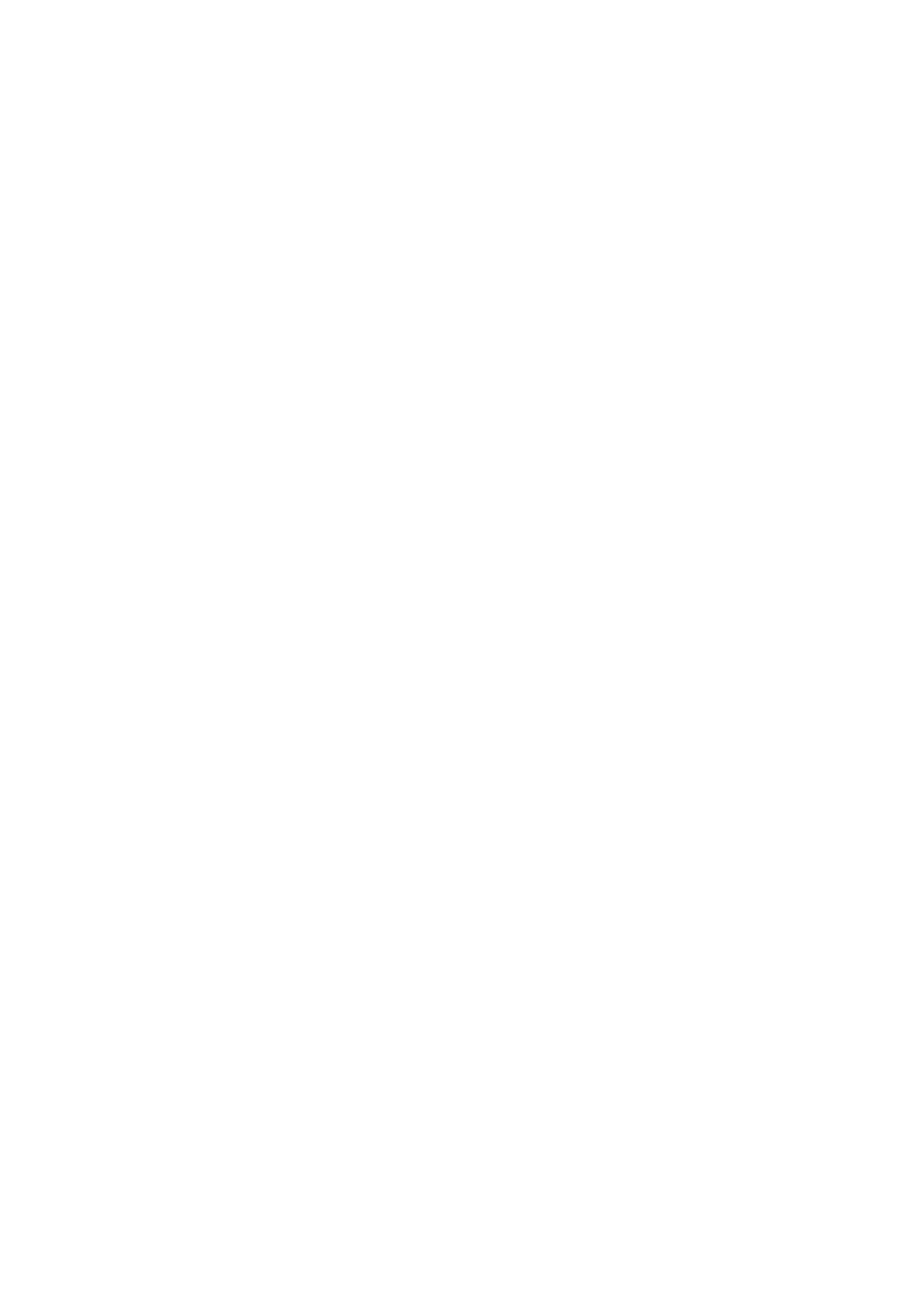# **11A. NT Savings and Transitional Rules**

# **Part A Savings and transitional rules for Chapter 5**

### **11A.1 Chapter 5 provisions**

(1) In this Rule:

**regulatory investment test** means a regulatory investment test under Part D of Chapter 5.

- (2) A *Primary Transmission Network Service Provider* is not required to publish or provide information under clause 5.2A.5(a) until 1 July 2020.
- (3) A *Distribution Network Service Provider* is not required to have and publish its first information pack under clause 5.3A.3(a)(3) until 1 July 2020.
- (4) A *Distribution Network Service Provider* is not required to include in its first *Distribution Annual Planning Report* published under clause 5.13.2 the information specified in clause S5.8(a)(5) if information on energy and demand forecasts was not required to be reported by the *Distribution Network Service Provider* under *jurisdictional electricity legislation* applicable at the time the previous report was prepared.
- (5) The requirement to undertake a regulatory investment test does not apply in relation to:
	- (a) a project that was assessed by the *AER* for the purposes of its distribution determination for Power and Water Corporation (ABN 15 947 352 360) for the period of 5 years commencing on 1 July 2019; or
	- (b) a project where an assessment equivalent to a regulatory investment test has been commenced by Power and Water Corporation before 1 July 2019.
- (6) A *Transmission Network Service Provider* is not required to comply with clause 5.18A.3(f) until 1 July 2024 in relation to the content of an impact assessment under that clause.

### **Part B Savings and transitional rules for Chapter 5A**

#### **Note**

Part B of this Chapter has no effect in this jurisdiction until 1 July 2019 (see regulation 5A of the *National Electricity (Northern Territory) (National Uniform Legislation) (Modification) Regulations*).

## **11A.2 Model standing offers**

#### **11A.2.1 Definitions**

In this Rule:

**NT distributor** means Power and Water Corporation ABN 15 947 352 360.

**relevant provisions** means Chapter 5A and Chapter 6, Part DA.

**transition date** means the date on which the transition period ends.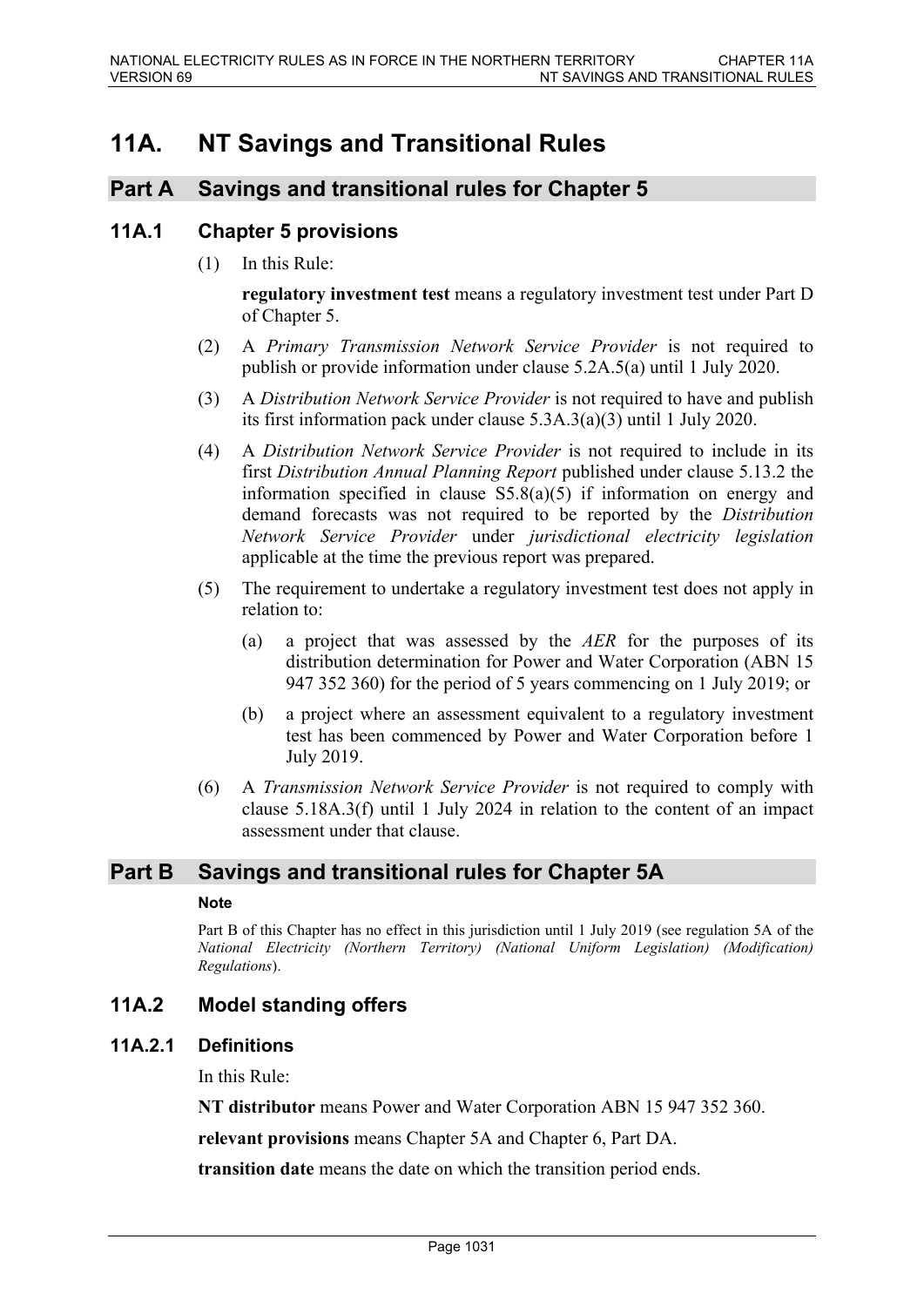**transition period** means the period from the commencement of the *1st regulatory control period* (being 1 July 2019) to 30 June 2020.

### **11A.2.2 Extended meaning of some terms**

During the transition period:

- (a) a *basic connection service* includes not only a *connection service* for which a *model standing offer* has been approved by the *AER* (see paragraph (c) of the definition in clause 5A.A.1) but also one for which the *AER's* approval of a *model standing offer* is not required;
- (b) a *standard connection service* includes not only a *connection service* for which a *model standing offer* has been approved by the *AER* (see the definition in clause 5A.A.1) but also one for which the *AER's* approval of a *model standing offer* is not required; and
- (c) a *model standing offer* includes a document prepared and *published* by the NT distributor, without the *AER's* approval, as a *model standing offer* to have effect during the transition period (but not beyond the end of that period).

### **11A.2.3 Transitional operation of relevant provisions**

- (a) During the transition period, the relevant provisions operate subject to the exclusions, qualifications and modifications prescribed by this Rule.
- (b) However, the relevant provisions operate without the exclusions, qualifications and modifications prescribed by this Rule insofar as they relate to:
	- (1) a period beyond the transition period; or
	- (2) a person (such as a new entrant to the industry) that is not the NT distributor.

#### **Example**

If the NT distributor submits a *regulatory proposal* for the *regulatory control period* that follows the transition period, the distributor is bound by the relevant provisions (without exclusion, qualification or modification) in relation to the *regulatory proposal* even though the proposal is submitted during the transition period.

(c) A transaction commenced by or with the NT distributor during the transition period may be continued and completed after the transition period without regard to *changes* to the rules governing the transaction that take effect at the end of the transition period.

### **11A.2.4 Exclusions, qualifications and modifications**

During the transition period, the relevant provisions apply to, and in relation to, the NT distributor subject to the following exclusions, qualifications and modifications:

#### **Model standing offers (basic connection services)**

(a) A document, prepared by the NT distributor and *published* on the NT distributor's website, will (although not approved by the *AER*) be regarded as a *model standing offer* to provide *basic connection services* during the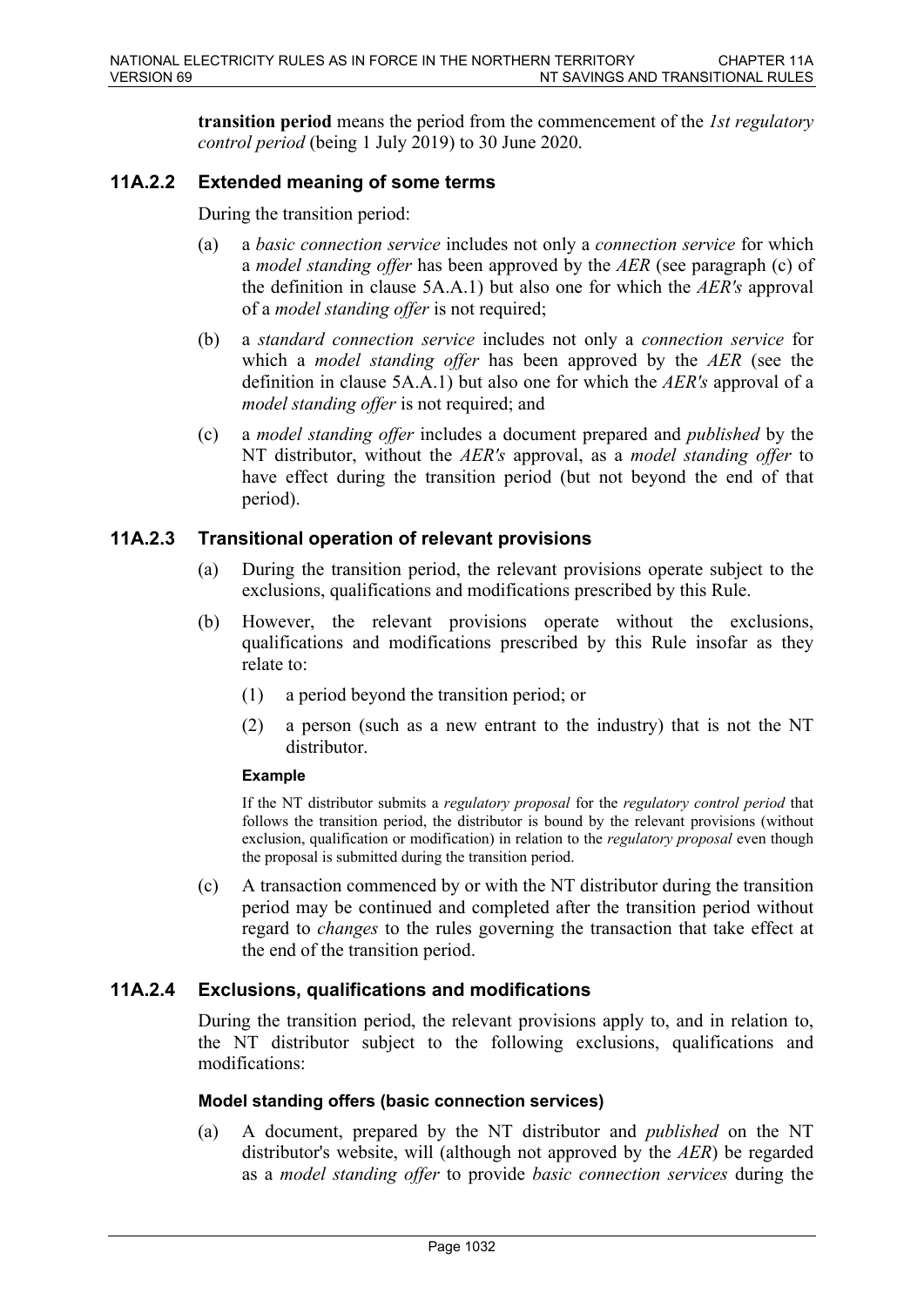transition period if it complies with the requirements of clause 5A.B.2(b) as to its terms and conditions.

- (b) If, during the transition period, the *AER* approves a *model standing offer* for the same *basic connection services*, the approved *model standing offer* supersedes the former *model standing offer* under this clause.
- (c) The NT distributor's obligation to have a *model standing offer* to provide *basic connection services* (clause 5A.B.1) operates during the transition period but the *AER's* approval of the *model standing offer* is not required until the transition date.
- (d) The NT distributor's obligation to submit for the *AER's* approval a proposed *model standing offer* to provide *basic connection services* (clause 5A.B.2(a)) does not arise until 31 December 2019.

#### **Model standing offer (standard connection services)**

- (e) A document, prepared by the NT distributor and *published* on the NT distributor's website, will (although not approved by the *AER*) be regarded as a *model standing offer* to provide *standard connection services* during the transition period if it complies with the requirements of clause 5A.B.4(c) as to its terms and conditions.
- (f) If, during the transition period, the *AER* approves a *model standing offer* for the same *standard connection services*, and the approved *model standing offer* is to take effect before the end of the transition period, the approved *model standing offer* supersedes the former *model standing offer*.
- (g) The NT distributor may submit for the *AER's* approval a *model standing offer* to provide *standard connection services* (clause 5A.B.4) during the transition period but the *AER's* approval of the *standing offer* is not required until the transition date.

#### **Amendment of standing offers**

(h) During the transition period, the NT distributor may amend a standing offer to provide *basic connection services* or *standard connection services* during the transition period by *publishing* the amendments and the amended text on its website. (This paragraph applies during the transition period to the exclusion of clause 5A.B.6.)

### **11A.2.5 References**

A reference to any of the relevant provisions in a legislative or other instrument will be construed, during the transition period, as a reference to the provision as modified by this Rule.

## **Part C Savings and transitional rules for Chapter 7A**

#### **Note**

Part C of this Chapter has no effect in this jurisdiction until 1 July 2019 (see regulation 5A of the *National Electricity (Northern Territory) (National Uniform Legislation) (Modification) Regulations*). The application of Part C will be revisited as part of the phased implementation of the *Rules* in this jurisdiction.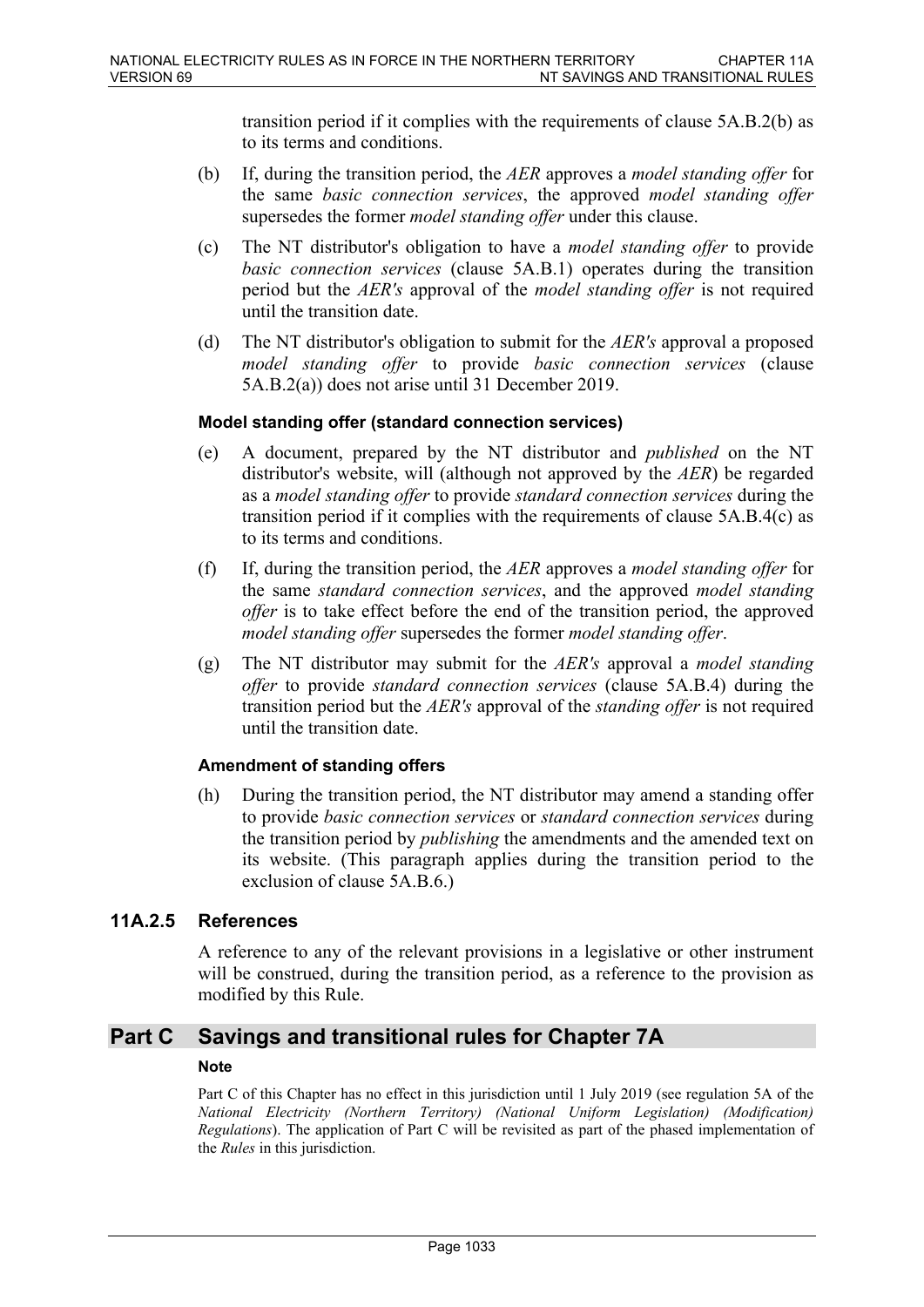# **11A.3 Existing metering installations**

- (a) This rule applies in relation to a *metering installation* installed at a *connection point* on a *transmission network* or *distribution network* in this jurisdiction that is in service immediately before 1 July 2019.
- (b) The following requirements must be complied with in relation to the *metering installation*:
	- (1) the requirements imposed on a *metering installation* at a *connection point* on a *distribution network* or *transmission network* in this jurisdiction by, under or for the purposes of a law of this jurisdiction that is in force immediately before 1 July 2019 (the **NT requirements**); and
	- (2) the requirements imposed in respect of the *metering installation* by the *Rules*.
- (c) The requirements imposed in respect of the *metering installation* by the following provisions are taken to be complied with:
	- (1) clause 7A.6.2(a);
	- (2) clause 7A.6.3(a);
	- (3) clause 7A.6.4, other than paragraph (b);
	- (4) clause 7A.6.5;
	- (5) schedule 7A.1, other than clause S7A.1.3;
	- (6) clause S7A.3.2.2;
	- (7) schedule 7A.5.
- (d) For the purposes of the operation of Chapter 7A in respect of the *metering installation*, a reference in:
	- (1) clause 7A.7.2 to "the technical requirements";
	- (2) clause 7A.7.3 to "requirements of the *Rules*";
	- (3) clause 7A.7.4 to "schedule 7A.1" or "relevant accuracy requirement";
	- (4) clause 7A.8.7 to "schedule 7A.1";
	- (5) clause S7A.3.2.2(c) to "requirements of the *Rules*"; and
	- (6) Chapter 10, definition *metering installation malfunction*, to "the requirements of schedule 7A.1",

must be regarded as a reference to "the NT requirements".

(e) If the *metering installation* is replaced on or after 1 July 2019, paragraphs (b) to (d) no longer apply in respect of the *metering installation*.

## **11A.4 Testing metering installations**

The time periods for testing of *metering installations* under Table S7A.6.1.2 do not apply to *metering installations* that are at least 10 years old on 1 July 2019 until 1 July 2022.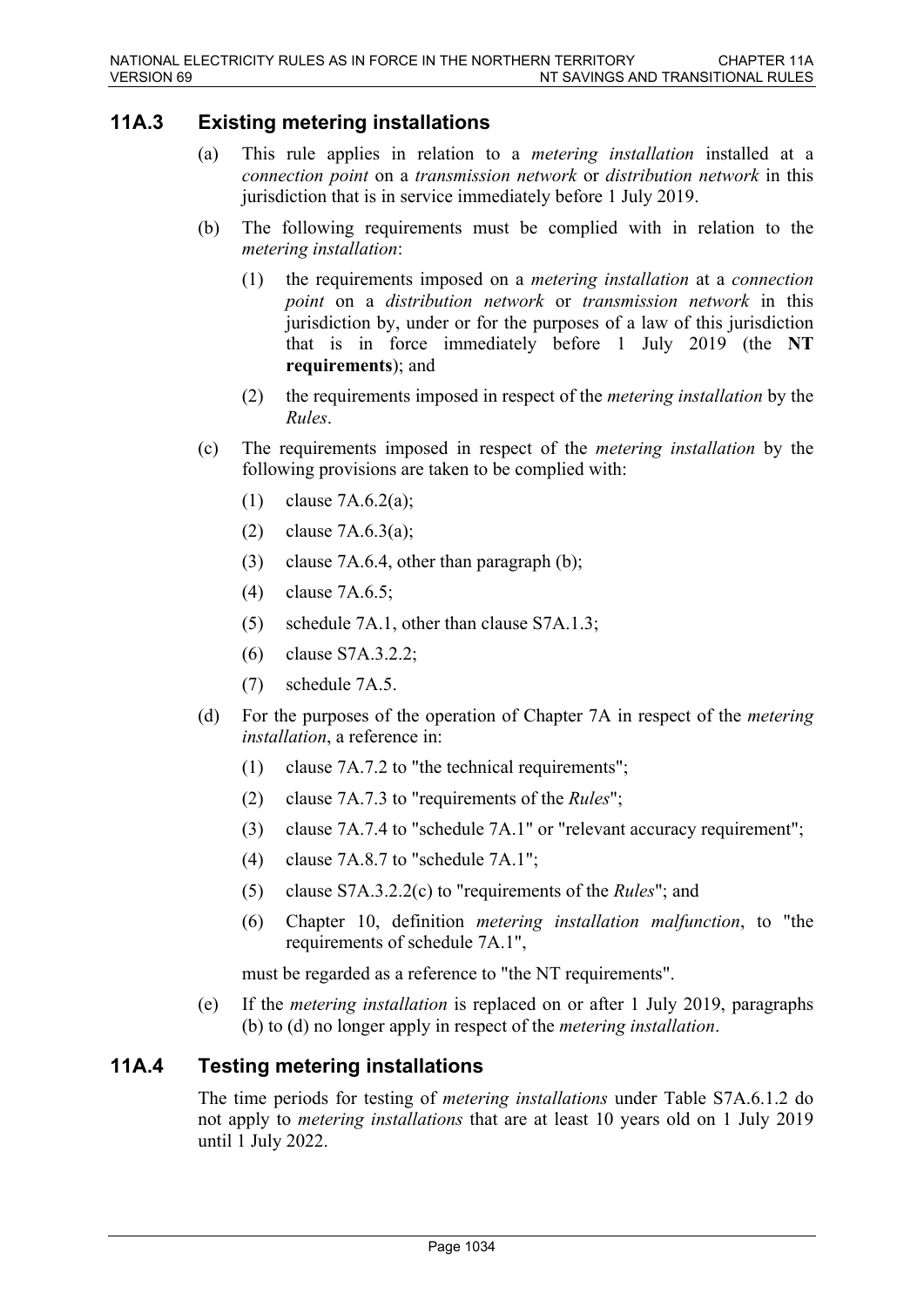# **11A.5 Metering data services database and related requirements**

- (1) The *Metering Data Provider* for this jurisdiction on 1 July 2019 is not, on or after that date, required to comply with all the requirements under rule 7A.8 relating to establishing and maintaining a *metering data services database* but the following requirements will apply:
	- (a) the *Metering Data Provider* must ensure that all of those requirements under rule 7A.8 are complied with by 1 January 2022 (with the period between 1 July 2019 and 1 January 2022 being referred to as the *transitional period*), including by acquiring, gaining or upgrading computing capabilities, equipment and other assets and materials, and establishing or enhancing processes and systems, to ensure compliance;
	- (b) during the transitional period, the *Metering Data Provider* must, insofar as is reasonably practicable, use its existing resources and capabilities (and any upgraded, enhanced, additional or new resources and capabilities as they become reasonably available) to comply with those requirements under rule 7A.8, especially in relation to the validation, substitution and estimation of *metering data* in its *metering data services database*; and
	- (c) without limiting paragraph (b), the *Metering Data Provider* must use its best endeavours to:
		- (i) maximise the quality of *metering data*; and
		- (ii) maximise transparency in processes for verifying, validating, calculating and estimating *metering data*.
- (2) During the transitional period:
	- (a) the requirements imposed by clause  $S7A.7.13.5(c)(4)$  and (5) will not apply in relation to the *Metering Data Provider*;
	- (b) the *Metering Data Provider* is only required to include information, data and matters on its metering register in accordance with the requirements of clause S7A.8.8.2(e)(4) to the extent that it is reasonably able to do so; and
	- (c) the reference in clause  $S7A.8.8.2(e)(5)$  to a communication guideline, in its application to the *Metering Data Provider*, will be taken to be a reference to the interim communication guideline prepared by *NTESMO* under rule 11A.6.
- (3) In addition, during the transitional period:
	- (a) the *Metering Provider* is only required to include information, data and matters on a register of *metering installations* in accordance with the requirements of clause  $S7A.8.7.1(a)(1)$  to the extent that it is reasonably able to do so; and
	- (b) the reference in clause S7A.8.7.1(a)(2) to a communication guideline, in its application to the *Metering Provider*, will be taken to be a reference to the interim communication guideline prepared by *NTESMO* under rule 11A.6.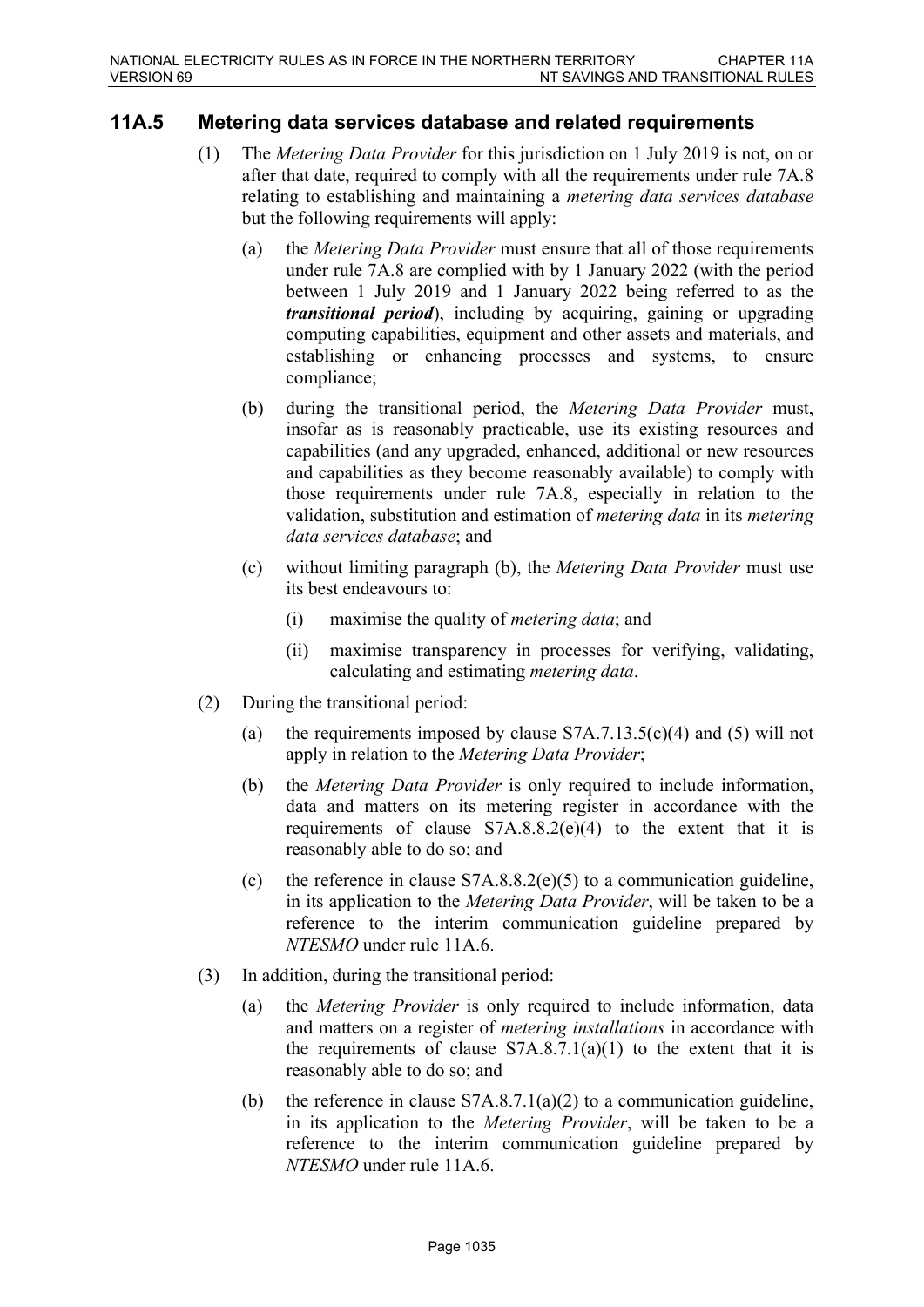# **11A.6 Communication guideline**

*NTESMO* is not required to have a comprehensive communication guideline in place under clause S7A.1.3 until the *Metering Data Provider* is in a position to comply with its obligations under rule 7A.8 relating to establishing and maintaining a *metering data services database*, after taking into account the operation of rule 11A.5, but the following requirements will apply:

- (a) *NTESMO* must have an interim communication guideline in place by 1 January 2020;
- (b) the interim communication guideline must comply with the requirements of clause  $S7A.1.3(c)$ , (d) and (e) insofar as is reasonably practicable and after taking into account the *Metering Data Provider's* resources and capabilities during the period applying under clause  $11A.5(1)(a)$ ;
- (c) *NTESMO* must maintain the interim communication guideline until the *Metering Data Provider* is in a position to comply the obligations under rule 7A.8, and may review and vary the interim communication guideline from time to time; and
- (d) *NTESMO* must revise or replace the interim communication guideline so that a comprehensive communication guideline is in place when the *Metering Data Provider* is in a position to comply with its obligations under rule 7A.8.

## **11A.7 Timeframes for meters to be installed**

(1) In this rule:

**commencement date** means 1 July 2019.

**maintenance replacement** means the replacement of a *retail customer's* existing *meter* arranged by a *retailer* that is based on the results of sample testing of a *meter* population carried out in accordance with Chapter 7A:

- (a) which indicates that it is necessary or appropriate, in accordance with good electricity industry practice, for the *meter* to be replaced to ensure compliance with Chapter 7A; and
- (b) details of which have been provided to the *retailer* under Chapter 7A, together with the results of the sample testing that support the need for the replacement.

*new meter deployment* means the replacement of an existing *meter* of one or more *retail customers* which is arranged by a *retailer* other than where the replacement is:

- (a) at the request of the relevant *retail customer* or to enable the provision of a product or service the *retail customer* has agreed to acquire from the *retailer* or any other person;
- (b) a maintenance replacement; or
- (c) as a result of a *metering installation malfunction*.
- (2) This rule applies where, before the commencement date, a *retailer* has an outstanding request for a *meter* to be installed, including in relation to a *new connection*, at a *retail customer's* premises and that request does not relate